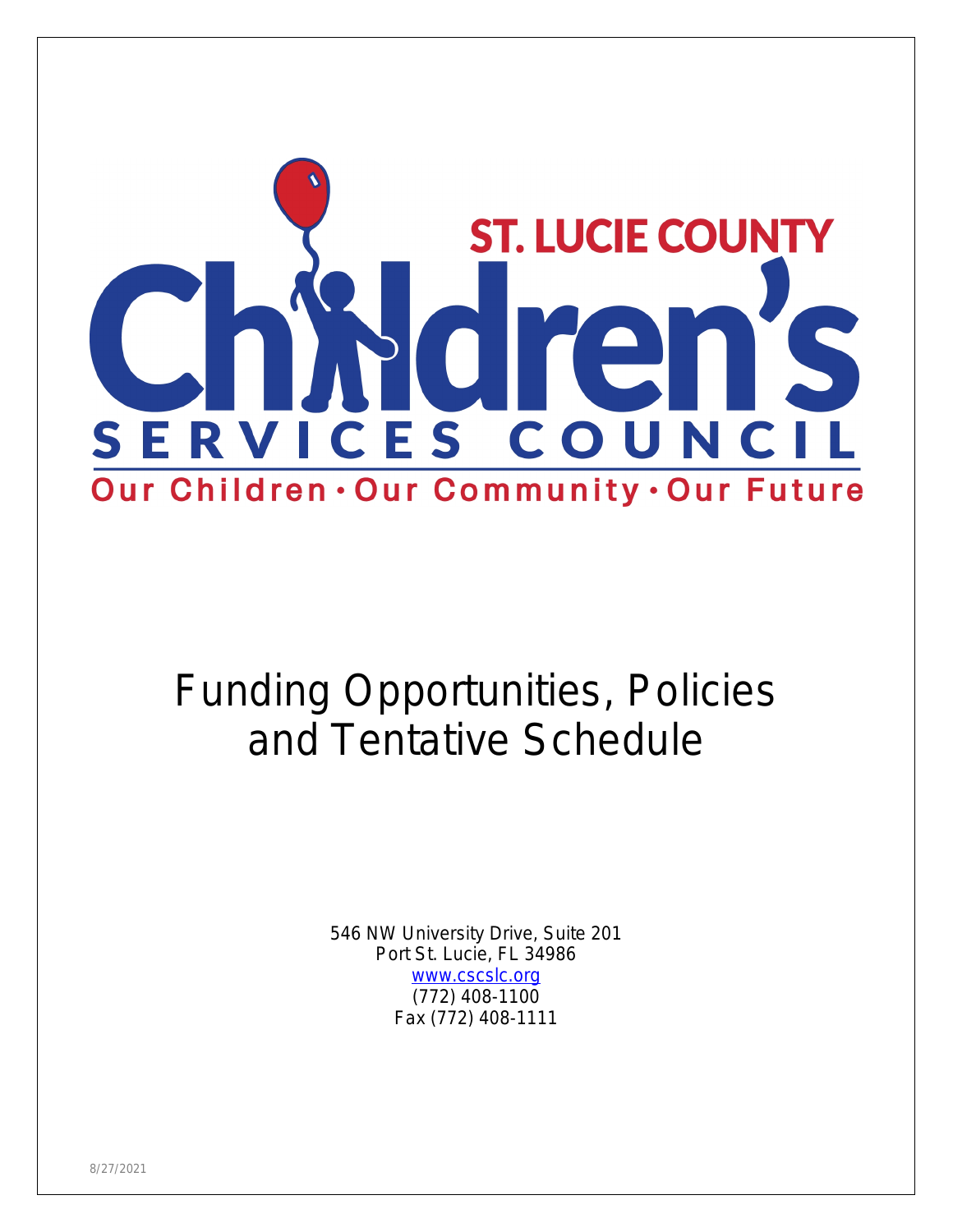#### **Council Policies on Funding**

All funds shall be allocated within the intent of **Florida Statute 125.901 Children** '**s services; independent special district; council; powers; duties; and functions** , and in accordance with the mission statement of the Children's Services Council of St. Lucie County: *To Improve the quality of life for all children in St. Lucie County.* 

#### **Funding Criteria**

It is Children's Services Council of St. Lucie County's policy to fund child development and prevention services. However, this policy does not preclude financial support to programs providing services of a problem solving nature. To be eligible to receive funds from Children's Services Council of St. Lucie County, programs must reflect the Priorities identified in the Strategic Plan as well as the operating principles of Children's Services Council of St. Lucie County. The following criteria are to be used as guidance by the Council in assessing applications submitted for Children's Services Council of St. Lucie County funding:

- Programs shall either demonstrate new approaches and techniques based on research and/or promising practices; or
- Programs shall utilize existing approaches and techniques that are best practice programs validated by proven research.
- Programs must demonstrate cost effectiveness and provide tangible benefits for the participants.
- Programs receiving funding from Children's Services Council of St. Lucie County shall not discriminate against an employee, volunteer, or participant of the provider on the basis of race, color, gender, religion, national origin, citizenship, disability, martial status, or age except that programs may target services for specified participant groups as defined in their application. Additionally, agencies receiving funds shall demonstrate the standards, policies, and practices necessary to provide services in a manner that respects the worth of the individual and protects and preserves the dignity of people of diverse cultures, classes, races, religions, and ethnic backgrounds.

While the above criteria are used as guidance for funding, it is not the only consideration taken into account in making a decision on funding. In the judgment of the Council, other considerations may include factors such as the provider's ability to implement the proposed program, the soundness of the proposed methodology, and the administrative and fiscal capability of the provider.

#### **Funding Eligibility**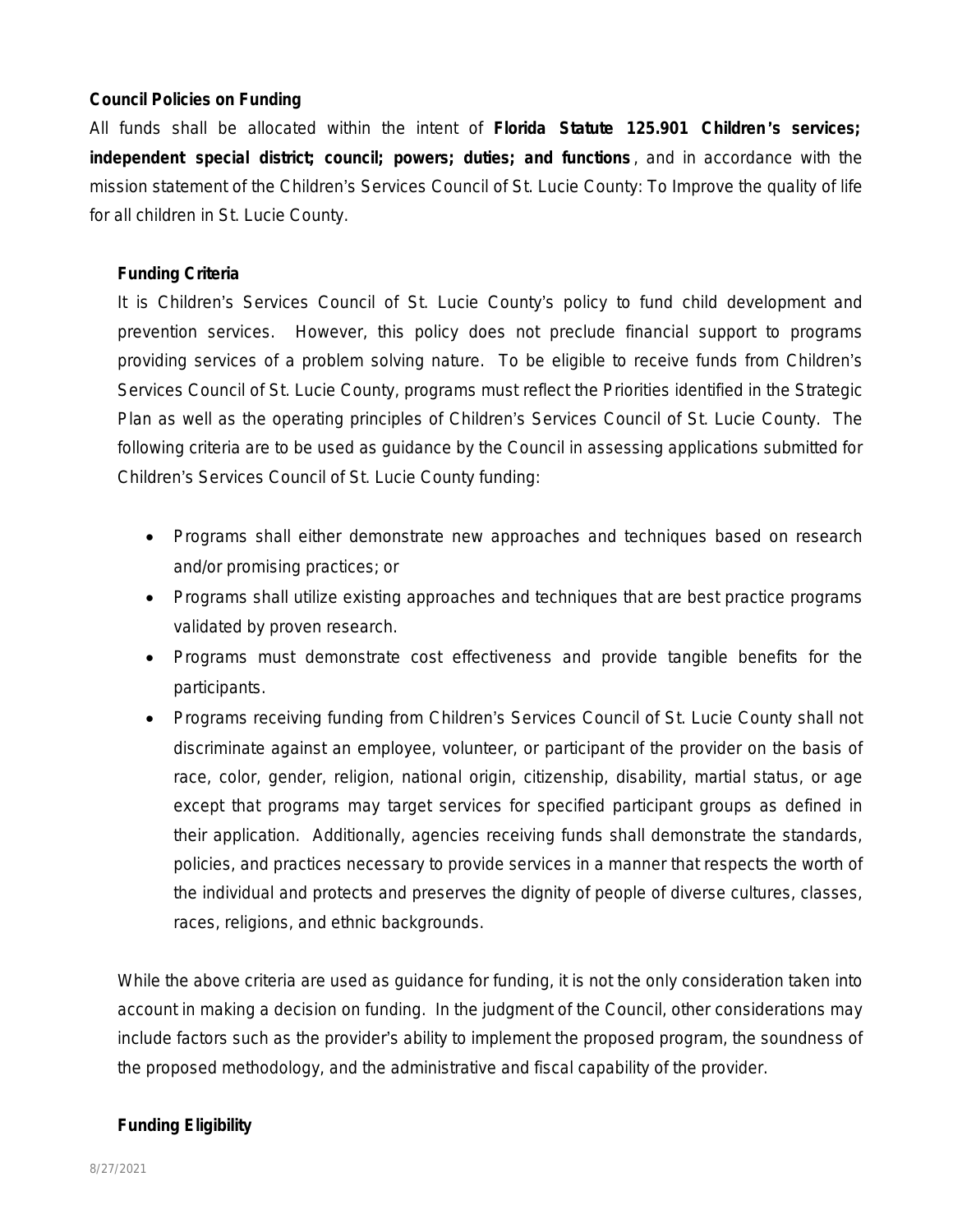Preference will be given to programs operated by non-profit, incorporated agencies or public agencies. Children's Services Council of St. Lucie County will also consider programs operated by for-profit agencies and governmental entities. Children's Services Council of St. Lucie County does not fund:

- Programs that are under the exclusive jurisdiction of the public school system (FS 125.901).
- Programs requiring worship or religious instructional activities as a condition of participation.

## **Non Allowable Funding**

Children's Services Council of St. Lucie County does not fund the following:

- The acquisition of real property.
- Supplementation of operating reserves for an ongoing corporation.
- The supplanting of existing funding by another agency without the prior agreement of the Council. Children's Services Council of St. Lucie County may delay approval of requests when anticipated funds from other sources may be influenced by the Council's decision.
- The payment of fines or assessed penalties.
- Expenses not otherwise approved through the budget or budget amendment process.

## **Funding Priorities**

The Children's Services Council of St. Lucie County's funding priorities are intended to reduce the risk factors identified by the Community Comprehensive Strategy "St. Lucie Hand in Hand." The 5 priority risk factors identified have been shown by research to significantly contribute to unhealthy behaviors and increase in juvenile crime. These factors are:

 **Low Neighborhood Attachment & Community Disorganization Poor Family Management Academic Failure Beginning in Elementary School Early & Persistent Anti-social Behavior**

The funding priorities of the Children's Services Council of St. Lucie County are programs/initiatives that that address the following goals:

- Ensuring every baby is a healthy baby
- Stopping child abuse before it starts
- Keeping kids in school
- Keeping kids off the streets, and
- Keeping kids away from drugs, alcohol and other risky behaviors.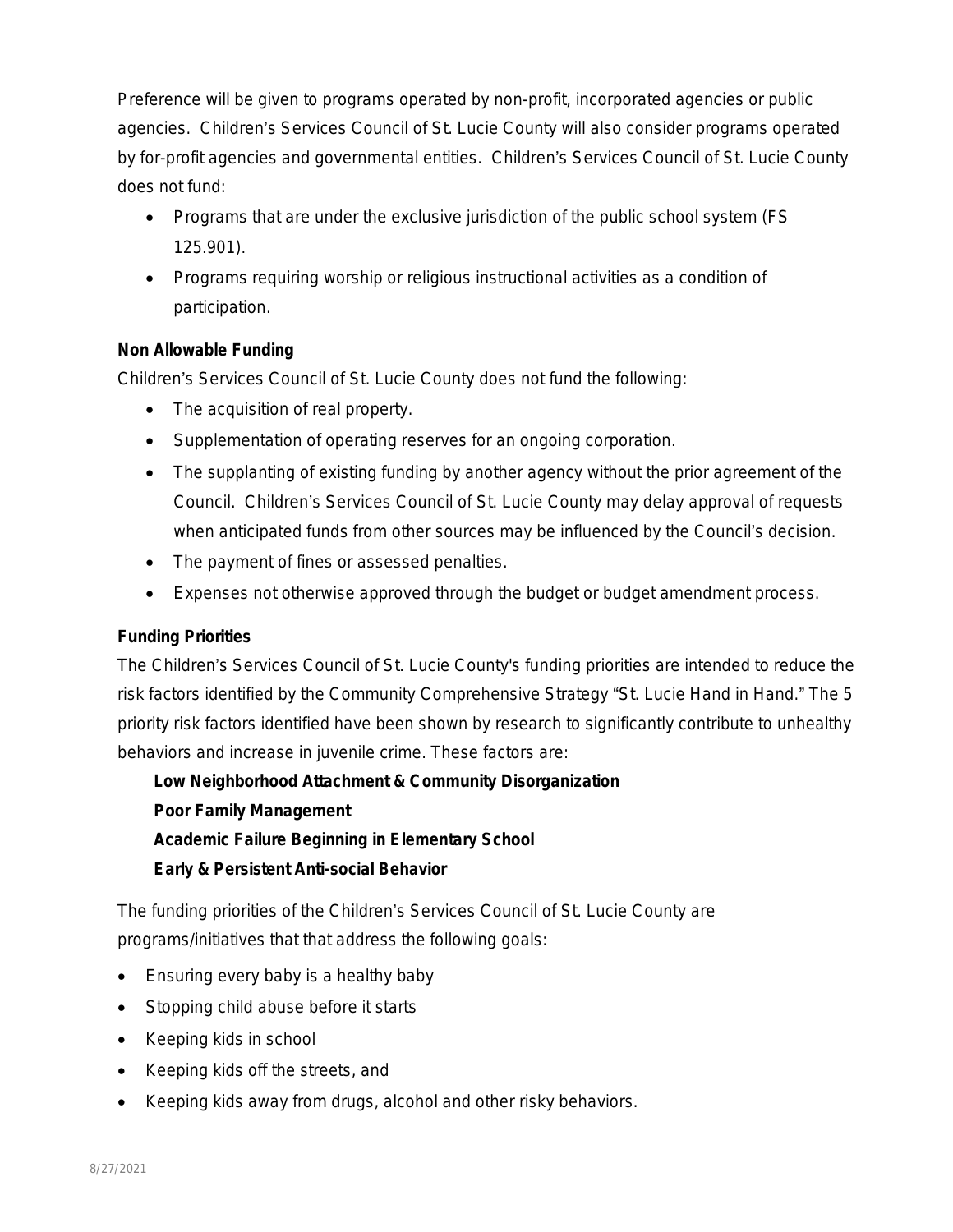# **Children's Services Council of St. Lucie County Funding Opportunities**

Children's Services Council of St. Lucie County's funding/fiscal year operates from October 1<sup>st</sup> -September 30<sup>th</sup>. Below is a summary of funding opportunities through Children's Services Council of St. Lucie County.

Before applying for funds from Children's Services Council of St. Lucie County, **agencies are required to meet with staff** to ensure the proposed program/request fits within the priorities of Children's Services Council of St. Lucie County and to make certain the correct application is completed.

All funding requests are brought before the Council for funding decisions with the exception of requests that are \$5,000 or under, in which case, the Executive Director of Children's Services Council of St. Lucie County has funding decision authority. For funding requests that require Council decision and do not already have a designated time frame, completed paperwork must be submitted **at least two weeks prior to the next scheduled Council meeting** to be considered for funding.

## **Continuing Program**

*Time frame: released in December*

*Application: Program Proposal Narrative and Budget (via e-CImpact)*

Released only to currently funded programs that continue to meet the funding priorities of Children's Services Council of St. Lucie County. The funding application is for the following fiscal year and provides a demographics, outcome, and fiscal update of the program. Agencies funded through this process are required to sign a yearly contract, submit a copy of their audit, and adhere to CSC program and fiscal policies.

## **Priority Category Program Funding**

#### *Time frame: released in October*

*Application: Program Proposal Narrative and Budget (via e-CImpact)*

Each year on a rotating basis one of the Children's Services Council's **funding priorities** is released for open competition. The funding application is for the following fiscal year, and requires a full application process including organizational and programmatic narrative, programmatic outcomes, and budget. An agency funded through this process is required to sign a yearly contract, submit a copy of its audit, and adhere to CSC program and fiscal policies. Based upon the success of the program in meeting its outcomes and complying with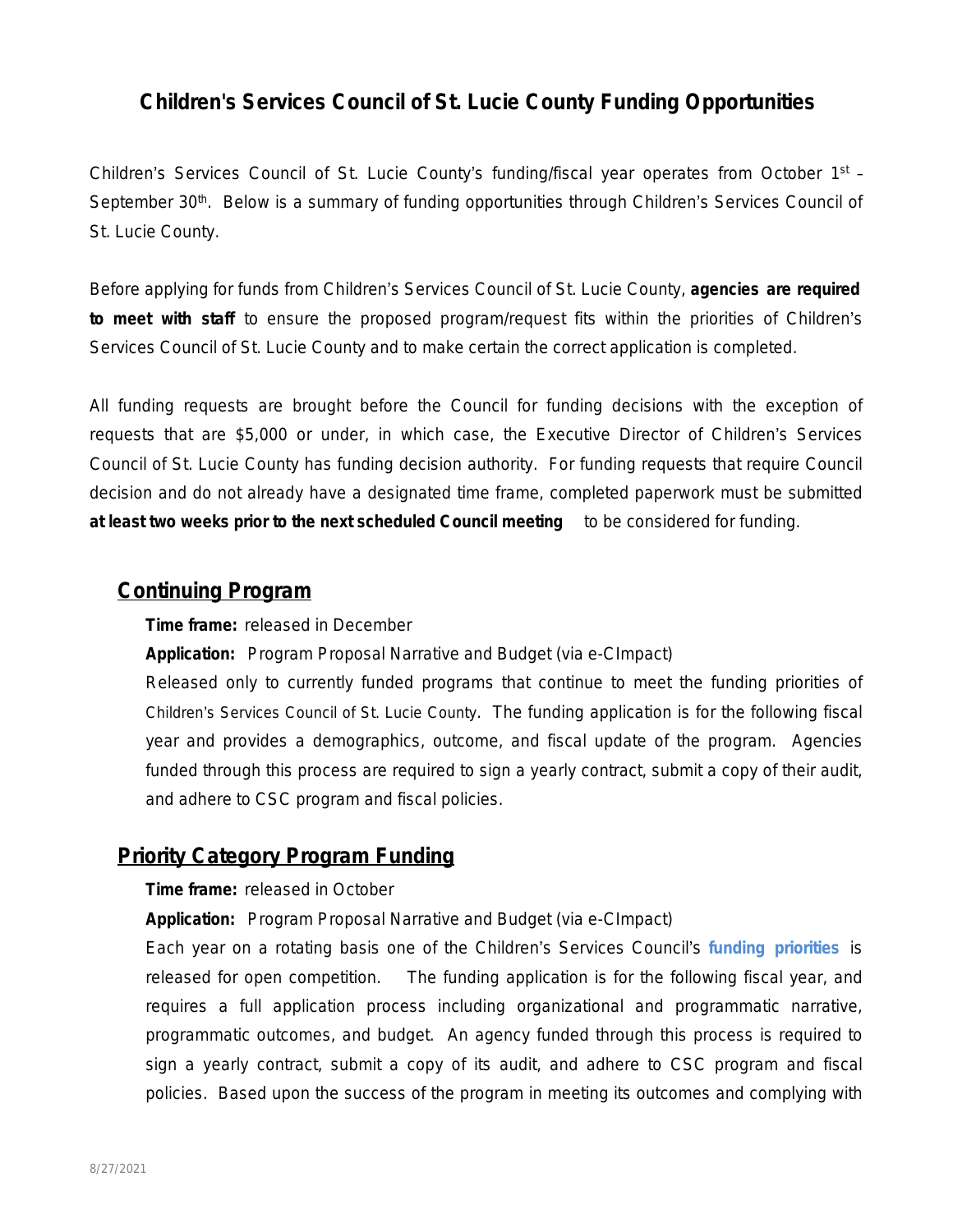CSC guidelines, programs funded may apply the subsequent year through the Continuing Program Proposal process.

## **Summer Program**

*Time Frame: released in December*

*Application: Summer Funding Request Form and Budget (via e-CImpact)* Children's Services Council of St. Lucie County releases funding each year for new or expanded summer programs. The Council's priority is to increase the summer programs available or expand current programs to serve more children, extend hours of operation, or increase number of days of operation. The application process consists of the completion of the Summer Grant Proposal including full budget application. Agencies funded through this process are required to sign a contract, and adhere to CSC program and fiscal policies.

# **Targeted Funding**

*Time Frame: subject to availability of funds*

*Application: 3 Page Summary, Targeted Funding Narrative and Budget*

Based on community indicators and the priorities of the Strategic Plan, Children's Services Council of St. Lucie County releases funding opportunities in specified areas. The release may be as direct as replicating an existing model or open to new innovative programs in a target area. The application process begins with the completion of a three-page summary. Based on the 3 page summary, promising programs will be selected to complete a full application for a competitive grant review. Agencies funded through this process are required to sign a yearly contract, submit a copy of their audit, and adhere to CSC program and fiscal policies. Based upon the success of the program in meeting its outcomes and complying with CSC guidelines, programs funded through Targeted Funding may be asked to apply the following year through the Program Proposal process.

## **New Program/Expansion of Existing Program**

*Time Frame: open and subject to availability of funds*

*Application: Special Designation Funding Request Form and/or Program Funding Narrative and* 

*Budget*

Children's Services Council of St. Lucie County is open to developing funding partnerships with agencies for potential new or expanded programs that positively impact the Children's Services Council of St. Lucie County funding priorities. Agency staff are required to meet with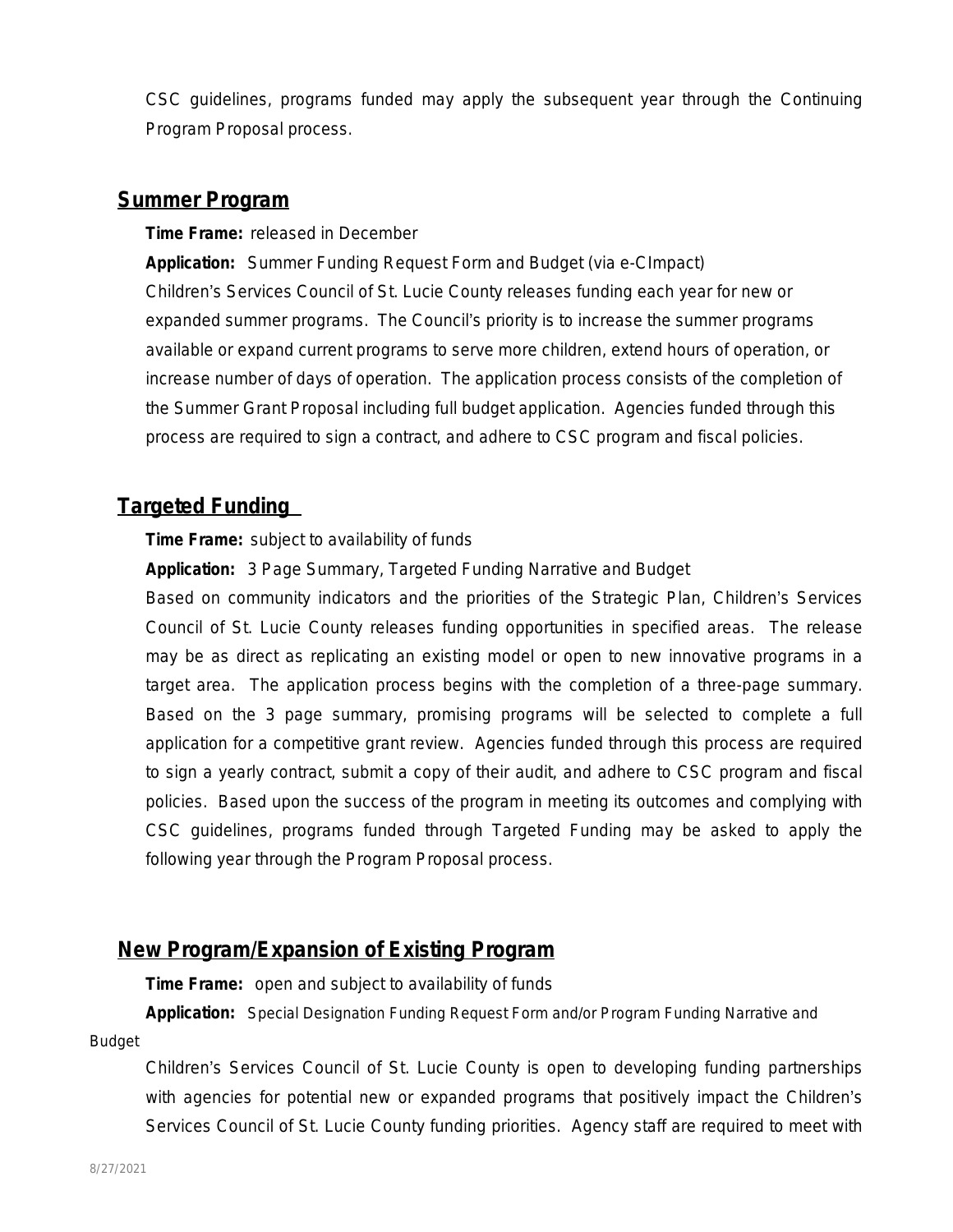Children's Services Council of St. Lucie County staff prior to application to discuss program idea to ensure it meets the Council's priorities. While there is no specific deadline, requests are subject to availability of funds and Council approval. The application process consists of the completion of the Special Designation Funding Request Form. In the event the request is for an on-going (multi-year) program, the agency will be requested to complete the Program Funding Narrative and Budget which provides more description and measurable outcomes. An agency funded through this process is required to sign a yearly contract, submit a copy of its audit, and adhere to CSC program and fiscal policies. Based upon the success of the program in meeting its outcomes and complying with CSC guidelines, programs funded may be asked to apply the subsequent year through the Program Proposal process.

## **Capital Improvement**

*Time Frame: open and subject to availability of funds*

*Application: Special Designations Funding Request Form*

Children's Services Council of St. Lucie County makes funds available for the improvement to real property for the direct use and benefit of children in St. Lucie County. Capital improvement requests have a Children's Services Council of St. Lucie County funding cap of \$10,000 and applicants are required to provide documentation indicating that at least 50% of the total capital improvement budget is being funded by other sources. Children's Services Council of St. Lucie County capital improvement projects are intended to provide long term use by St. Lucie County children. Full re-payment to CSC is required if the improved property does not remain in regular, intended use by children for a minimum of five years. Usual maintenance and repair costs are not considered capital improvements. The application process consists of completing the Special Designations Funding Request Form and attaching support documentation of other committed funds as well as a budget narrative of requested Children's Services Council of St. Lucie County funds. Entities funded through this process are required to sign a contract and adhere to CSC program and fiscal policies.

# **Matching Funds**

*Time Frame: open and subject to availability of funds*

*Application: Special Designations Funding Request Form*

Children's Services Council of St. Lucie County makes funds available to agencies applying for grant funds requiring a local match. Children's Services Council of St. Lucie County may match up to 50% of the cost of a program meeting the priorities of Children's Services Council of St. Lucie County and proposing new or expanding services for children in St. Lucie County. The application process consists of completing the Special Designations Funding Request Form and attaching a summary of the program for which grant funds are being sought.